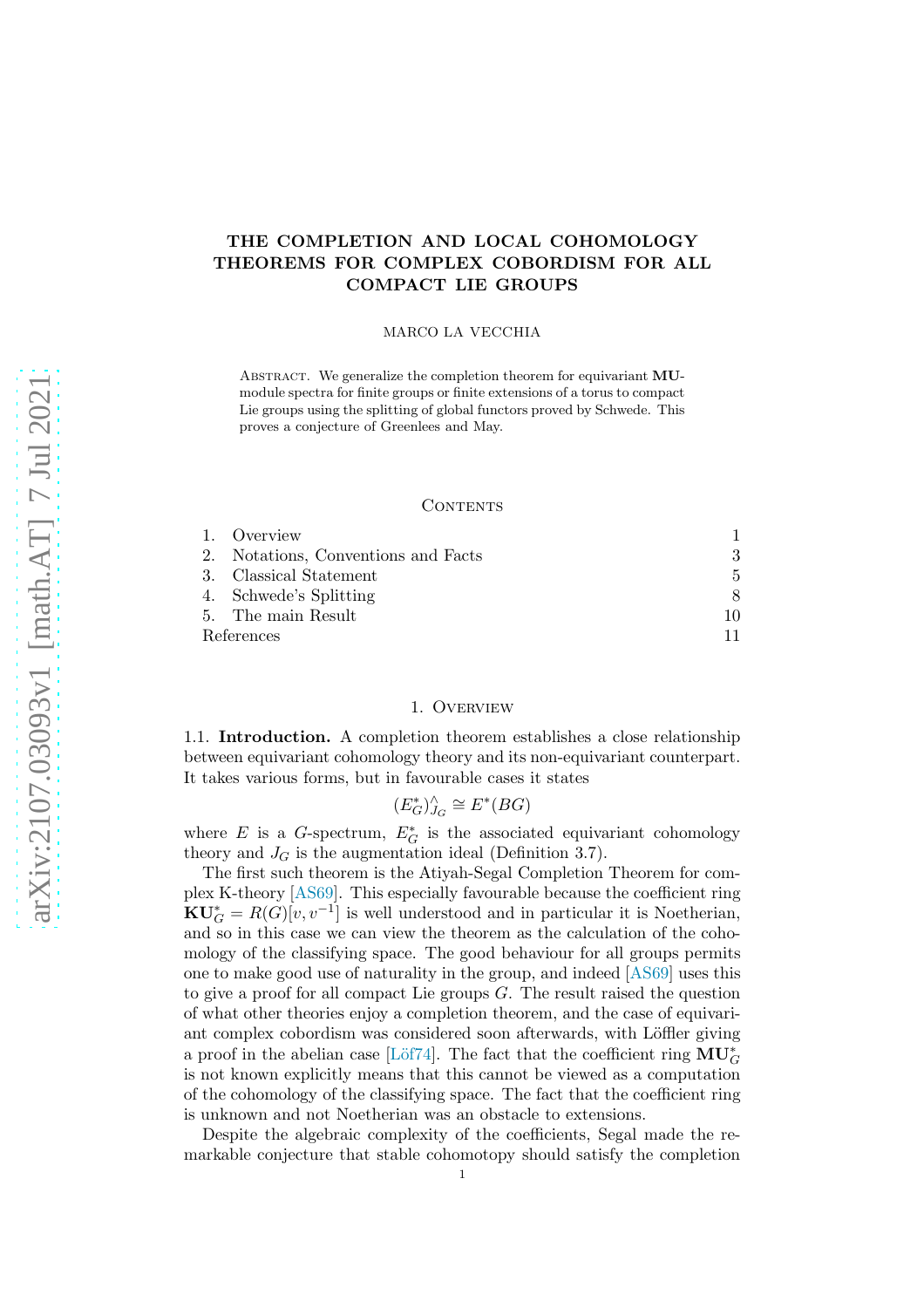theorem, and this was proved by Carlsson [\[Car84\]](#page-10-3), building on important earlier work by others (see, e.g., [\[Lin80\]](#page-10-4), [\[LDMA80\]](#page-10-5), [\[Rav81\]](#page-11-0), [\[Lai79\]](#page-10-6) [\[SS81\]](#page-11-1),[\[Str81\]](#page-11-2), [\[Car83\]](#page-10-7), [\[AGM85\]](#page-10-8)). In this case the conclusion can only be viewed as a calculation of the cohomotopy of classifying spaces in degrees 0 and below, but the structural content in positive degrees is equally striking. In the course of understanding this, there was a focus on understanding completion in various ways. From a homotopical point of view this led to the connection between completion and local cohomology and the definition of local homology [\[GM92\]](#page-10-9). It also led to a new proof of the Atiyah-Segal Completion Theorem and also its counterpart in homology [\[Gre93\]](#page-10-10). This in turn reopened the question of the completion theorem and local cohomology theorem for MU but now with the challenges shifted from the formal behaviour to the algebraic behaviour: the formal structure of the proof of the local cohomology theorem for KU applies precisely for MU, but the difficulty is that since  $MU_G^*$  is not Noetherian, it is not clear that the relevant ideals are finitely generated. Accordingly, Greenlees and May([\[GM97\]](#page-10-11)) isolated the formal argument and observed that if one could find a sufficiently large finitely generated ideal (Definition [3.6\)](#page-5-1), the local cohomology and completion theorems would hold for MU. They went on to codify and use the structure of MU as a global spectrum to define and apply multiplicative norm maps and hence construct sufficiently large finitely generated ideals in the case when the identity component of  $G$  is a torus. This led to the proof of local cohomology and completion theorems for MU for these groups.

Much more recently, Schwede has studied global spectra more systematically [\[Sch18\]](#page-11-3), and in particular used the global structure of MU in a more sophisticated way to show that tautological unitary Euler classes are regular and give rise to various splittings [\[Sch20\]](#page-11-4). The contribution of the present paper is to show that every compact Lie group  $G$  has a sufficiently large finitely generated ideal, and in fact if  $G$  embeds in  $U(n)$  it gives generators in terms of Euler classes of the tautological representations of  $U(k)$  for  $k \leq n$ . This is a consequence of Schwede's results as we will see in Section [5.](#page-9-0)

**Theorem 1.1.** For any compact Lie group  $G$  with a faithful representation in  $U(n)$  and any G-space X there are spectral sequences

$$
H_{J_G}^*(\mathbf{MU}_*^G(X)) \Rightarrow \mathbf{MU}_*^G(EG_+ \wedge X)
$$
  

$$
H_{*}^{J_G}(\mathbf{MU}_G^*(X)) \Rightarrow \mathbf{MU}_G^*(EG_+ \wedge X),
$$

where the local homology and cohomology are calculated using a subideal of  $J_G$  with *n*-generators and therefore concentrated in degrees  $\leq n$ .

<span id="page-1-0"></span>Remark 1.2. For a Noetherian ring  $R$  and an ideal  $I$  the local homology groups calculate the left derived functors of completion [\[GM92\]](#page-10-9)

$$
H^I_*(R;M) = L^I_*M,
$$

and the local cohomology groups calculate the right derived functors of Ipower torsion [\[Har67\]](#page-10-12)

$$
H_I^*(R;M) = R^*\Gamma_I(M).
$$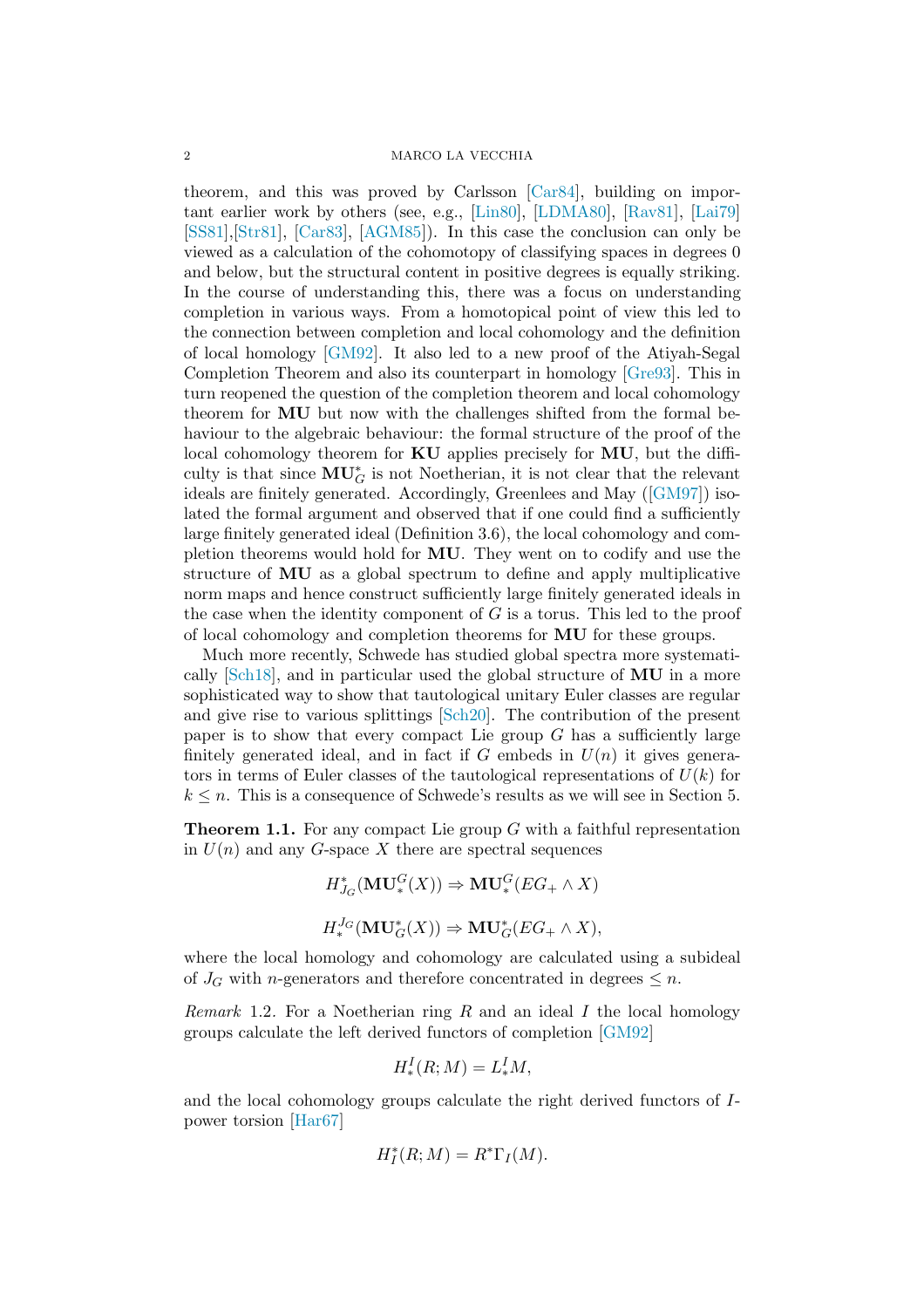This is not known when  $R = MU^G_*$  and  $J = J_G$ , but the local homology and cohomology with respect to n specified elements are much more practical to compute.

1.2. Organization. We start with a preliminary section where we introduce the notation and some basic facts of equivariant and global orthogonal spectra. In Section [3](#page-4-0) we review the classical statement. This section is only needed to recall basic constructions and state the main theorem that we will prove in Section [5.](#page-9-0) In Section [4](#page-7-0)we review Schwede's splitting ( $[Sch20,$ Theorem 1.4, p. 5]) and his corollary that ensures the regularity of certain Euler classes [\[Sch20,](#page-11-4) Corollary 3.2, p.10]. Finally, in Section [5](#page-9-0) we prove that the augmentation ideal  $J_{U(n)}$  is *sufficiently large*. This will implies the com-pletion theorem [\[GM97,](#page-10-11) Theorem 1.3, p. 514] for  $U(n)$  and for any compact Lie group  $G$ .

1.3. Acknowledgment. I am extremely grateful to my supervisor Prof. Dr. John Greenlees, for introducing me to the problem and for his constant support, advice and help during the project. I also would like to thank Prof. Dr. Stefan Schwede for reading a preliminary version of the article and suggesting an improvement on the proof of the main result.

# 2. Notations, Conventions and Facts

<span id="page-2-0"></span>2.1. Spaces. By a space we mean a compactly generated space as introduced in [\[McC69\]](#page-10-13). We will denote by  $\mathcal T$  (respectively  $\mathcal T_*$ ) the category of spaces (pointed spaces) with continuous maps (based maps). For a compact Lie group  $G$ ,  $\mathcal{T}_G$  denotes the category of G-spaces and G-equivariant maps. (Equivariant) mapping spaces and (based) homotopy classes of (based) maps are defined as usual and are denoted by  $map($ ,  $)$  and [,  $]$ ] respectively.

2.1.1. Universal spaces. A family of subgroups of a group  $G$  is a collection of subgroups closed under conjugation and taking subgroups. When  $G$  is a compact Lie group, a universal G-space for a family  $\mathcal F$  of closed subgroups is a cofibrant G-space  $E\mathcal{F}$  such that:

- all isotropy groups of  $E\mathscr{F}$  belong to the family  $\mathscr{F}$ ,
- for every  $H \in \mathcal{F}$  the space  $E \mathcal{F}^H$  is weakly contractible.

We denote by  $\tilde{E} \mathcal{F}$  the reduced mapping cone of the collapse map  $E \mathcal{F}_+ \to S^0$ which sends  $E\mathcal{F}$  to the non basepoint of  $S^0$ . Any two such universal G-spaces are G-homotopy equivalent, hence we will refer to  $E\mathscr{F}$  as the universal space for the family  $\mathcal{F}$ . Note that if the family  $\mathcal{F} = \{e\}$  then  $E\mathcal{F} = EG$ .

2.2. Algebra. For a graded commutative ring  $A$  and a finitely generated ideal  $I = (a_1, \ldots, a_n)$  of A we let  $K^{\bullet}_{\infty}(I)$  be the graded cochain complex

$$
\bigotimes_{i=1,\dots,n} (A \to A[1/a_i]),
$$

where A and  $A[1/a_i]$  sit in homological degrees 0 and 1 respectively. If N is a graded A-module the local cohomology groups are defined as

$$
H^{s,t}_I(A;N) = H^{s,t}(K^{\bullet}_{\infty}(I) \otimes N).
$$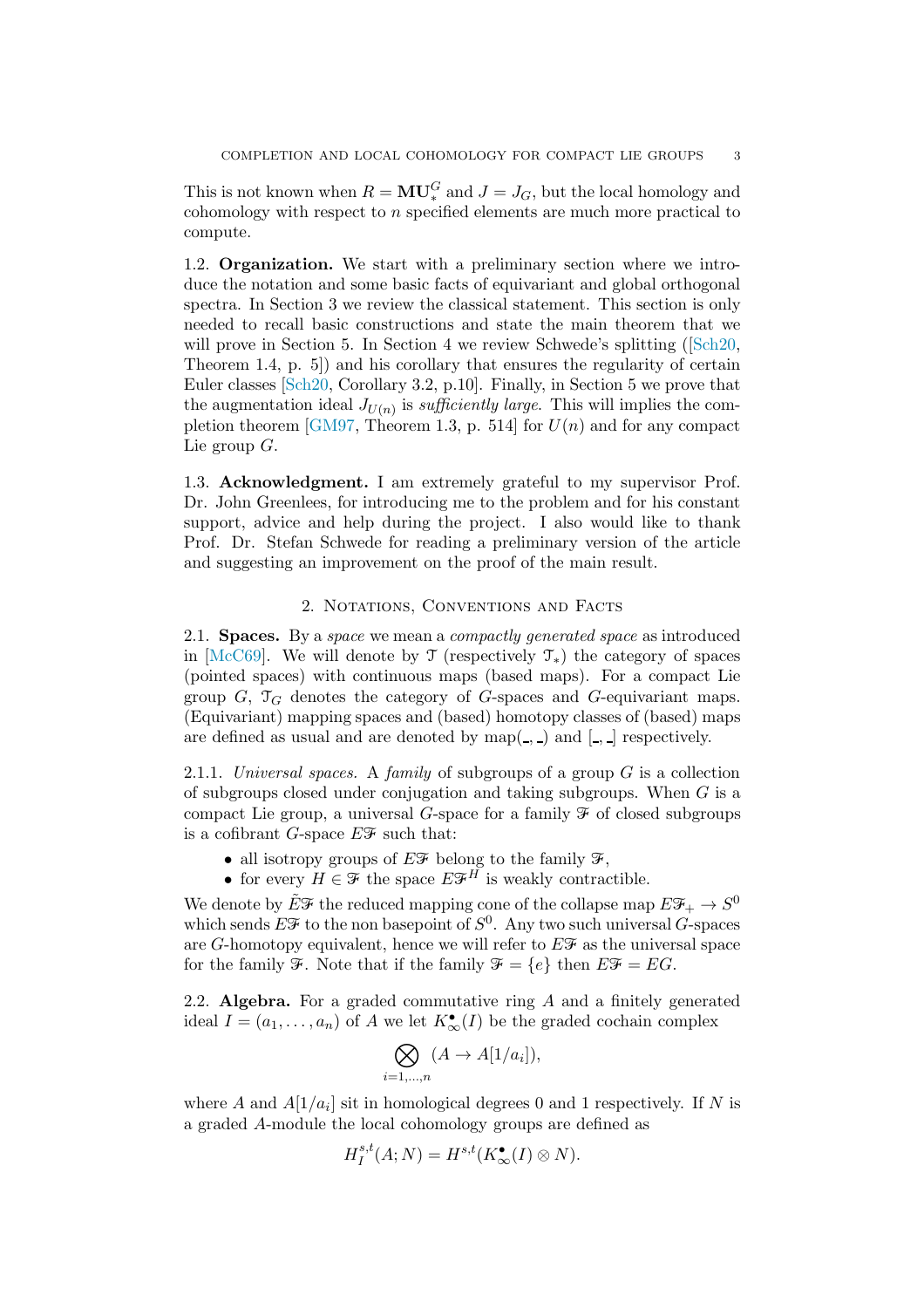When A is Noetherian the functor  $H_I^*(A; \_)$  calculates the right derived functors of the torsion functor

$$
\Gamma_I(N) = \{ n \in N \text{ such that } I^k n = 0 \text{ for some } k \}.
$$

The main references for the theory of local cohomology are [\[Gro57\]](#page-10-14) and [\[Har67\]](#page-10-12).

Dually we let the local homology groups be

$$
H^I_{s,t}(A;N) = H_{s,t}(\text{Hom}(\tilde{K}_{\infty}^{\bullet}(I),N),
$$

where $\tilde{K}_{\infty}^{\bullet}(I)$  is a A-free chain complex quasi-isomorphic to  $K_{\infty}^{\bullet}(I)$  ([\[GM92\]](#page-10-9)). As already mentioned in Remark [1.2,](#page-1-0) when  $A$  is Noetherian and  $N$  is free or finitely generated then the functor  $H_k^I(A; \_)$  calculates the left derived functors of the I-adic completion functor. In particular, under these assumptions

$$
H_k^I(A;N) \cong \begin{cases} N_I^{\wedge} & \text{if } k = 0; \\ 0 & \text{otherwise.} \end{cases}
$$

2.3. Spectra. A spectrum will be an orthogonal spectrum and we will denote by Sp the category of orthogonal spectra as defined in [\[Sch18,](#page-11-3) Definition 3.1.3, p.230]. The category Sp is closed symmetric monoidal with respect to the smash product  $\Lambda$ . We will denote by map(, ) the right adjoint of the smash product. Sp is also tensored over  $\mathcal{T}_{*}$ , i.e., for every based space A and every spectrum  $X$  a mapping spectrum between these two is defined. We will use the notation map( $\overline{\ }$ ,  $\overline{\ }$ ) also in this case. The definitions in the equivariant case are similar.

2.4. Global and Equivariant Stable Homotopy Categories. We let  $\mathcal{GH}$  and  $\mathcal{SH}_G$  denote respectively the global stable homotopy category and the G-equivariant stable homotopy category for a compact Lie group G. The first can be realized as a localization of the category of orthogonal spectra at the class of global equivalences [\[Sch18,](#page-11-3) Definition 4.1.3, p. 352] as constructed in [\[Sch18,](#page-11-3) Theorem 4.3.18, p. 400]. The second one as a localization at the class of  $\pi_*$ -isomorphisms of the category of G-orthogonal spectra as constructed in [\[MM02,](#page-10-15) Theorem 4.2, p. 47]. Hence, we have

$$
S\mathcal{H}_G \cong Sp_G[(\pi_*\text{-isos})^{-1}]
$$
  

$$
\mathcal{GH} \cong Sp[(\text{global equivalences})^{-1}].
$$

Both global equivalences and  $\pi_*$ -isomorphisms are weak equivalences of stable model structures, see [\[Sch18,](#page-11-3) Theorem 4.3.17, p. 398] for the global case and [\[MM02,](#page-10-15) Theorem 4.2, p. 47] for the equivariant one. This implies that both categories  $\mathcal{GH}$  and  $\mathcal{SH}_G$  come with a prefered structure of triangulated categories and we denote by  $\Sigma$  the *shift functor* in both cases. The derived smash product of Sp (resp.  $Sp_G$ ) endows the category GH (resp.  $\mathcal{SH}_G$ ) with a closed symmetric monoidal structure.

Homotopy groups are defined for equivariant spectra and for global spectra as usual  $\lbrack \text{Sch18}, \text{p. 232} \rbrack$ . In both cases for a fixed X and k, the system of homotopy groups  $\{\pi_k^H(X)\}_{H\subset G}$  has a lot of additional structure. For G-spectra  ${\lbrace \pi_k^H(X) \rbrace_{H \subset G} }$  is a *Mackey functor* ([\[Sch18,](#page-11-3) Definition 3.4.15, p.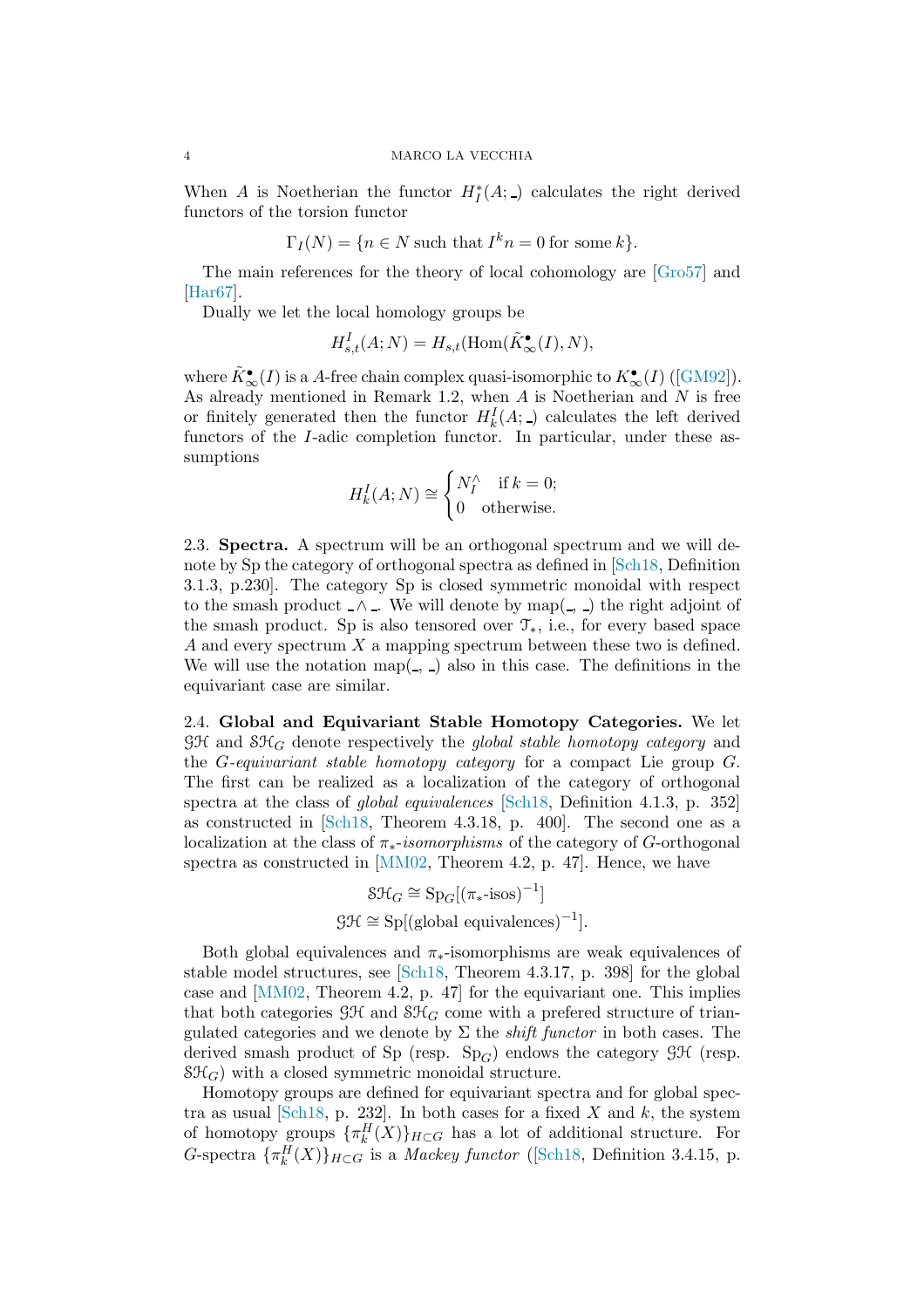319]), for global spectra it is a *global functor* ([\[Sch18,](#page-11-3) Definition 4.2.2, p. 369]).

If we fix a compact Lie group G and a  $G$ -spectrum  $X$ , the functor

<span id="page-4-1"></span>
$$
\pi^G_k\!:\!{\rm S}\mathcal H_G\to\operatorname{\sf Ab}
$$

is represented by the pair  $(\Sigma^k \mathcal{S}, id)$ . Hence, we have a natural isomorphism

(1) 
$$
\mathcal{SH}_G(\Sigma^k \mathbb{S}, X) \cong \pi_k^G(X).
$$

A similar statement holds in the global setting, refer to [\[Sch18,](#page-11-3) Theorem 4.4.3, p. 412. Finally, for a  $G$ -spectrum  $X$  we adopt the usual convention

$$
X_*^G = \pi_*^G(X), \qquad X_G^* = X_{-*}^G.
$$

<span id="page-4-3"></span>2.5. Global Complex Cobordism. Since our work regards the complex bordism ring, we recollect here some facts about this theory. We will write MU for the global Thom ring spectrum defined in [\[Sch18,](#page-11-3) Example 6.1.53] which represents the complex bordism spectrum nonequivariantly, and for a fixed compact Lie group  $G$ , it is a model for the homotopical equivariant bordism introduced by tom Dieck in  $[tD70]$ . The global theory **MU** has the structure of an ultracommutative ring spectrum in the sense of [\[Sch18,](#page-11-3) Definition 5.1.1, p. 463. For every compact Lie group  $G$  and for every unitary representation  $\overline{V}$ , a Thom class  $\sigma_G(V) \in MU_G^{2n}(S^V)$  is defined, where  $n = \dim_{\mathbb{C}}(V)$ . The Euler class  $e_G(V)$  is by definition the image of the Thom class along the fixed point inclusion  $S^0 \to S^V$ . If V has non trivial G-fixed-points, then the previous inclusion is G-null-homotopic hence,  $e_G(V) = 0$  if  $V^G \neq \{0\}$ . On the other hand tom Dieck showed that if  $V^G = \{0\}$  then the Euler class  $e_G(V)$  is a non zero element in  $\mathbf{MU}_G^{2n}$  [\[tD70,](#page-11-5) Corollary 3.2, p. 352].

The theory MU has an equivariant Thom isomorphism for every unitary representation V

(2) 
$$
\mathbf{MU}_G^0(S^{k+V}) \cong \mathbf{MU}_G^{-k-2n}
$$

where  $n = \dim_{\mathbb{C}}(V)$ . This ismorphism takes the multiplication by the class  $a_n$  defined in Section [4](#page-7-0) to multiplication by the Euler class of the representation  $V$ .

# 3. Classical Statement

<span id="page-4-0"></span>We recall some basic constructions that can be found in [\[GM97\]](#page-10-11).

Let  $R$  be an orthogonal  $G$ -ring spectrum, i.e., a monoid in the monoidal category of orthgonal G-spectra with respect to the smash product([\[Sch18,](#page-11-3) Section 3.5, p. 333], [\[MM02,](#page-10-15) Chapter II, section 3, p. 33]). We could assume  $R$  to be a  $G$ -ring spectrum in a weaker sense but, since we are mainly interested in studying the global Thom spectrum MU which has the structure of an *ultracommutative ring spectrum* [\[Sch18,](#page-11-3) Definition 5.1.1, p. 463] we use this stronger notion to simplify the exposition.

<span id="page-4-2"></span>**Construction 3.1.** Let  $R$  be as above. By Equation [\(1\)](#page-4-1), every element of  $R_n^G$  specifies by adjunction a morphism  $\alpha: \mathbb{S} \to \Sigma^{-n}R$  in  $\mathcal{SH}_G$ . We let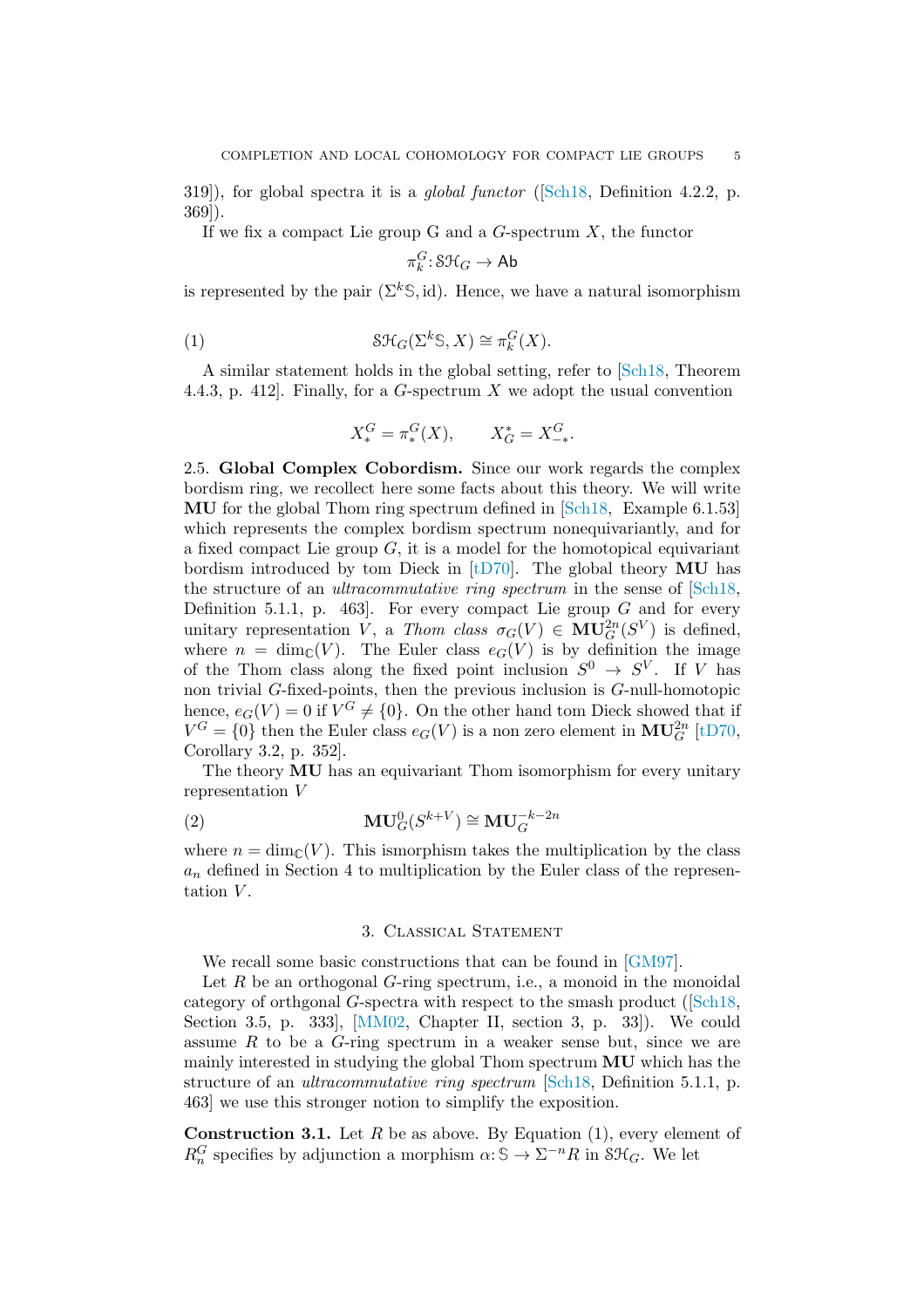$$
\tilde{\alpha}\hbox{:}\ R \to \Sigma^{-n} R.
$$

be the following composition

$$
R \xrightarrow{\alpha \wedge R} \Sigma^{-n} R \wedge R \cong \Sigma^{-n} (R \wedge R) \xrightarrow{\Sigma^{-n} \mu} \Sigma^{-n} R,
$$

where  $\mu: R \wedge R \to R$  is the multiplication of R. This defines a morphism in  $\mathcal{SH}_G$  and we let

(3) 
$$
R[1/\alpha] := \text{telescope}(R \xrightarrow{\tilde{\alpha}} \Sigma^{-n} R \xrightarrow{\Sigma^{-n} \tilde{\alpha}} \Sigma^{-2n} R \to \cdots),
$$

be the mapping telescope of the iterates of  $\tilde{\alpha}$ .

Remark 3.2. The mapping telescope in Construction [3.1](#page-4-2) models the sequential homotopy colimit in  $\mathcal{SH}_G$ . For a discussion of homotopy colimits in  $\mathcal{SH}_G$  refer to [\[NS18,](#page-10-16) Appendix C, p. 160].

**Definition 3.3.** Let R and  $\alpha$  be as above and let  $I = (\alpha_1, \dots, \alpha_n)$  be an ideal in  $R_*^G$ . We define

$$
K_{\infty}(\alpha) := \text{fib}(R \to R[1/\alpha]),
$$
  

$$
K_{\infty}(I) := K(\alpha_1) \wedge_R \ldots \wedge_R K(\alpha_n).
$$

**Definition 3.4.** Let M be an R-module and  $I \subset R_*^G$  be a finitely generated ideal. Then we define

$$
\Gamma_I(M) = K_{\infty}(I) \wedge_R M
$$

and

$$
(M)^\wedge_I = \text{map}_R(K_\infty(I), M).
$$

<span id="page-5-2"></span>Remark 3.5. There is a spectral sequence of local cohomology

$$
H_I^*(R_*^G; M_*^G) \Rightarrow \Gamma_I(M)_*^G,
$$

and there is a spectral sequence of local homology

$$
H^I_*(R^G_*, M^G_*) \Rightarrow ((M)^{\wedge}_I)^*_{G}.
$$

Note that when  $M = R$  we obtain the spectral sequence that computes  $K_{\infty}(I)_{*}^{G}.$ 

<span id="page-5-1"></span>We now turn our attention to **MU** (Section [2.5\)](#page-4-3).

**Definition 3.6.** ([\[GM97,](#page-10-11) Definition 2.4, p. 517]) An ideal  $I \subset MU_G^*$  is sufficiently large at  $H$  if there exists a nonzero complex representation  $V$ of H such that  $V^H = \{0\}$  and the Euler class  $e_H(V) \in MU_H^{2n}$  is in the radical  $\sqrt{res_H^G(I)}$ , where  $n = \dim_{\mathbb{C}}(V)$ . The ideal I is sufficiently large if it is sufficiently large at all closed subgroup  $H \neq 1$  of G.

<span id="page-5-0"></span>**Definition 3.7.** Let G be a compact Lie group and R be an orthogonal G-spectrum. The augmentation ideal of  $R$  at  $G$  is the kernel of

$$
\text{res}_1^G: R_*^G \to R_*.
$$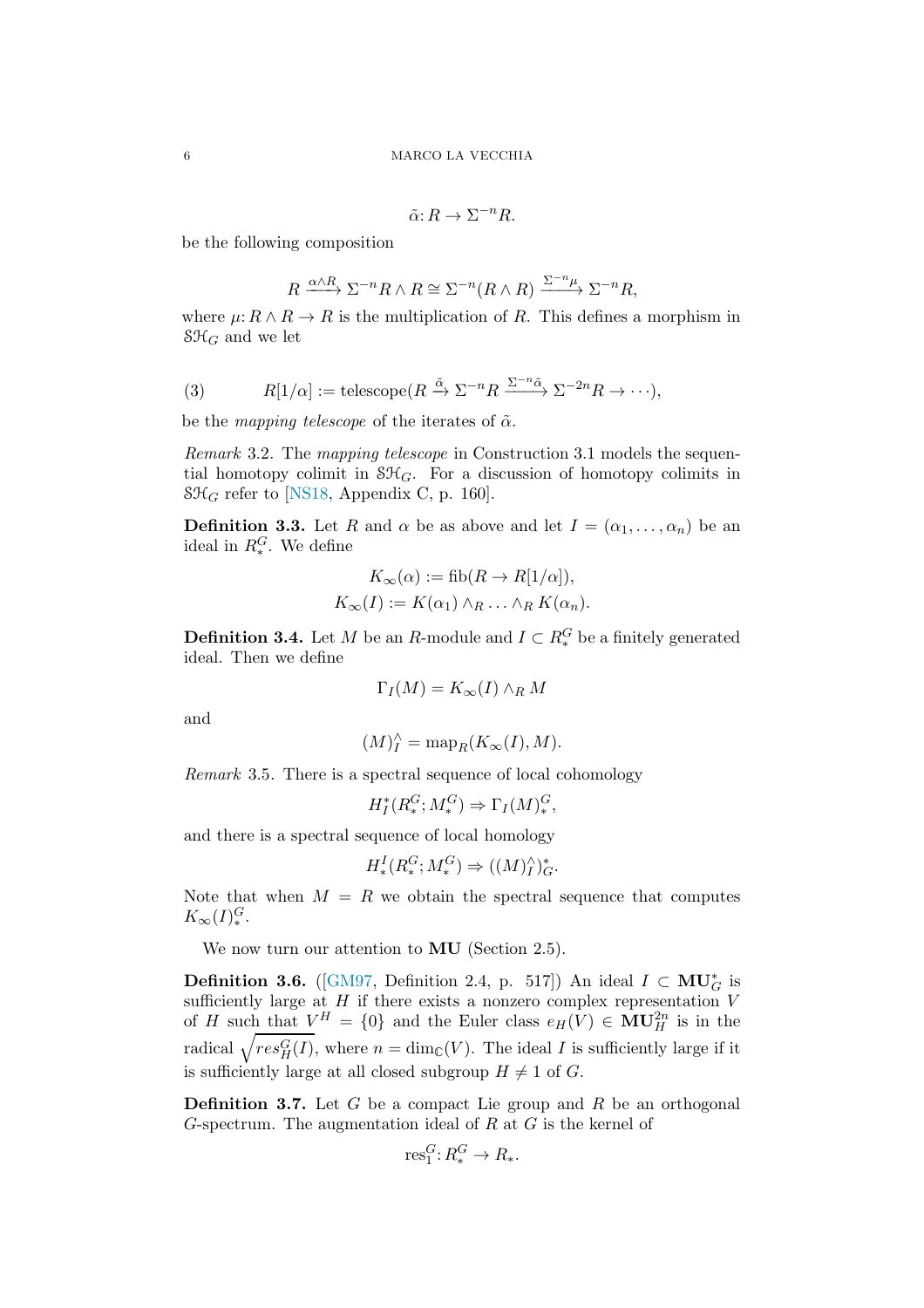**Construction 3.8.** By construction of  $R[1/\alpha]$  if  $\alpha \in J_G$  then

$$
\text{res}_1^G R[1/\alpha] \simeq 0.
$$

Hence, applying the restriction to the fibre sequence

$$
\Gamma_{\alpha}R \longrightarrow R \longrightarrow R[1/\alpha]
$$

we obtain a fibre sequence in which the third term is contractible. This implies, by the long exact sequence in homotopy groups induced by a fibre sequence of spectra, that the canonical map

$$
\text{res}_1^G(\Gamma_\alpha R)=\Gamma_{\text{res}_1^G(\alpha)}\text{res}_1^GR\xrightarrow{\simeq}\text{res}_1^GR
$$

is an equivalence. The same argument applies for an ideal  $I \subset R_*^G$ , obtaining an equivalence

$$
\text{res}_1^G(\Gamma_I R)=\Gamma_{\text{res}_1^G(I)}\text{res}_1^G R\xrightarrow{\simeq}\text{res}_1^G R.
$$

Smashing with the universal  $G$ -space  $EG_+$  the above morphism, we obtain an equivalence

$$
EG_+ \wedge \Gamma_I R \to EG_+ \wedge R
$$

in  $\mathcal{SH}_G$ . Inverting this equivalence and composing with the collapse map  $EG_+ \wedge \Gamma_I R \xrightarrow{\text{coll}\wedge \Gamma_I R} S^0 \wedge \Gamma_I R \cong \Gamma_I R$  we obtain a zig-zag

$$
EG_+ \wedge R \xrightarrow{\sim} EG_+ \wedge \Gamma_I R \xrightarrow{\kappa} \Gamma_I R,
$$

<span id="page-6-0"></span>which defines a morphism of R-modules in  $\mathcal{SH}_G$ .

**Theorem 3.9.** ([\[GM97,](#page-10-11) Theorem 2.5, p.518]) Let G be a compact Lie group. Then, for any sufficiently large finitely generated ideal  $I \subset J_G$ 

$$
\kappa: EG_+ \wedge MU \to \Gamma_I MU
$$

is an equivalence in  $\mathcal{SH}_G$ . Therefore,

$$
EG_+ \wedge M \to \Gamma_I(M)
$$
 and  $(M)_I^{\wedge} \to \text{map}(EG_+, M)$ 

are equivalences for any MU-module M.

Proof. Here, we only give a sketch of the argument following the main reference. The point is that if  $I \subset MU_G^*$  is sufficiently large then  ${\rm res}^G_H I \subset MU_H^*$ is also sufficiently large. Moreover, since every descending sequence of compact Lie groups stabilizes, we can use induction and assume that the theorem holds for any proper closed subgroup of G. Passing to the cofibre of the map  $\kappa$  it is enough to show that

$$
\pi_*^G(\tilde{E}G \wedge \Gamma_I \mathbf{MU}) = 0.
$$

We then let  $\mathcal P$  be the family of proper subgroup of G and let  $E\mathcal P$  be the universal space associated to  $\mathcal{P}$ . Since

$$
\tilde{E}\mathcal{P}\wedge S^0\to \tilde{E}\mathcal{P}\wedge \tilde{E}G
$$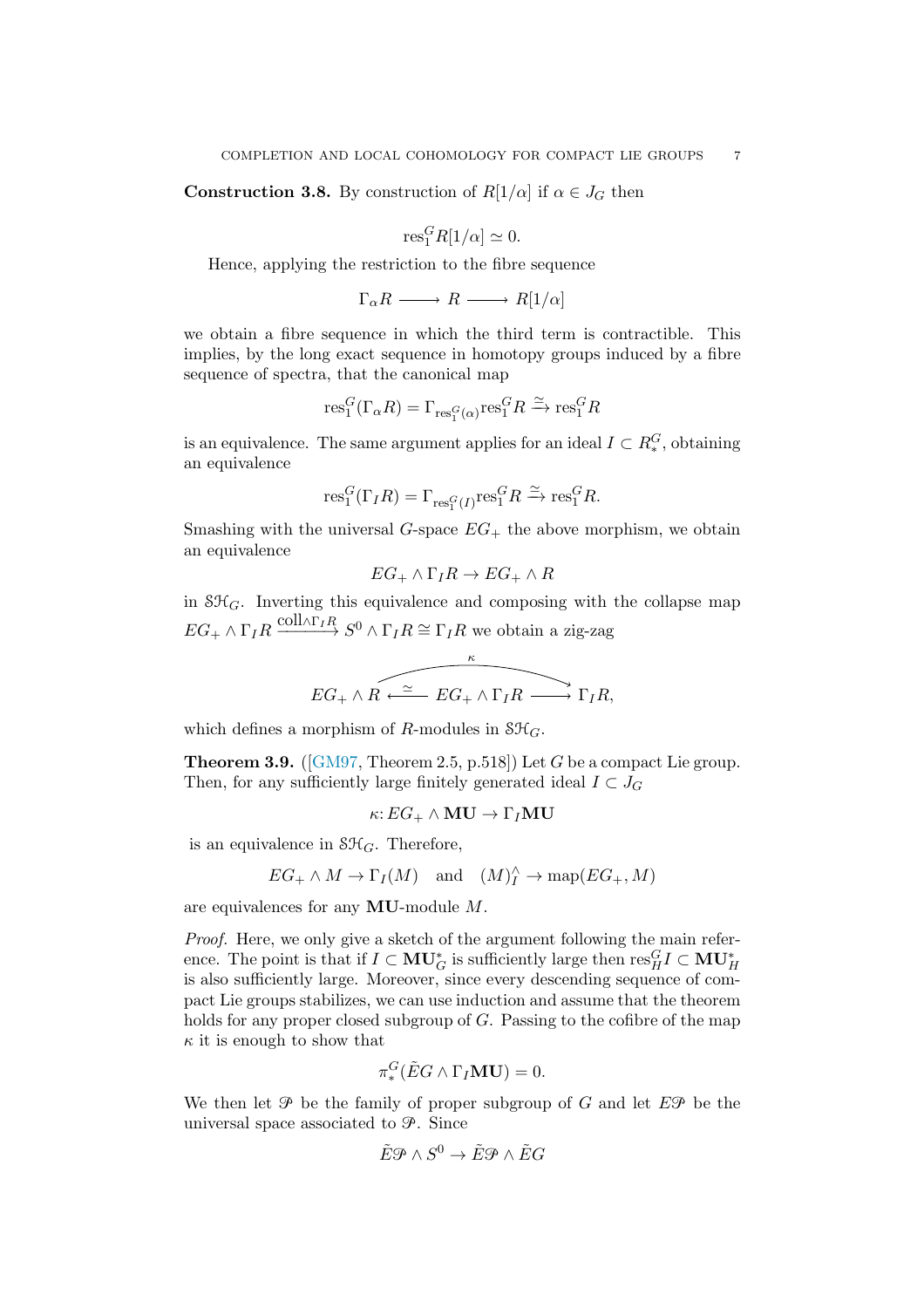is an equivalence, it suffices to show that  $E\mathcal{P} \wedge K(I)$  is contractible. Let U be a complete complex G-universe and define  $\mathcal{U}^{\perp}$  to be the orthogonal complement of the G-fixed points  $\mathcal{U}^G$  in  $\mathcal{U}$ . Then,

$$
\text{colim}_{V \in \mathcal{U}^{\perp}} S^V
$$

is a model for  $\tilde{E}\mathcal{P}$ . We can compute then

$$
\pi_*^G(\tilde{E}\mathcal{P}\wedge\Gamma_I\mathbf{MU}) = \pi_*^G((\mathrm{colim}_{V\in\mathcal{U}^\perp}S^V)\wedge\Gamma_I\mathbf{MU}) \cong
$$
  
colim<sub>V\in\mathcal{U}^\perp}\pi\_\*^G(S^V\wedge\Gamma\_I\mathbf{MU}) \cong \mathrm{colim}\_{V\in\mathcal{U}^\perp}\pi\_{\*-|V|}^G(\Gamma\_I\mathbf{MU}) \cong  

$$
\pi_*^G(\Gamma_I\mathbf{MU})[\{e_G(V)^{-1}\}_{V\in\mathcal{U}^\perp}].
$$</sub>

Localising the spectral sequence in Remark [3.5](#page-5-2)

$$
H_I^*(\mathbf{MU}^G_*) \Rightarrow \pi_*^G(\Gamma_I \mathbf{MU})
$$

away from the Euler classes we obtain another spectral sequence

$$
H_I^*(\mathbf{MU}^G_*)[\{e_G(V)^{-1}\}_{V \in \mathcal{U}^\perp}] \Rightarrow \pi_*^G(\Gamma_I \mathbf{MU})[\{e_G(V)^{-1}\}_{V \in \mathcal{U}^\perp}].
$$

Since local cohomology of a ring at an ideal become zero when localized by inverting an element in that ideal, we obtain that the  $E^2$ -term of the spectral sequence is zero being I sufficently large. This proves the claim.  $\Box$ 

Remark 3.10. As stated in [\[GM97,](#page-10-11) Theorem 2.5, p.518], the previous theorem holds for any equivariant ring spectrum  $R$  with Thom isomorphism. Examples of these theories are the homotopical equivariant bordism MU and the equivariant  $K$ -theory. For the purpose of this paper we should require that  $R$  is an ultracommutative ring spectrum with Thom isomorphism.

The paper [\[GM97\]](#page-10-11) proceeds by constructing a sufficiently large subideal of the augmentation ideal  $J_G$  whenever G is a finite group or a finite extension of a torus. Hence, if we find a sufficiently large subideal of the augmentation ideal  $J_G$  for any compact Lie group, we obtain the Completion Theorem [3.9](#page-6-0) for any compact Lie group. We use Schwede's Splitting [\(4\)](#page-8-0) to prove that  $J_{U(n)}$  is generated by "Euler classes". Thanks to this we prove that  $J_{U(n)}$ is sufficiently large (Proposition [5.1\)](#page-9-1). Using the fact that any compact Lie group embeds into a unitary group  $U(N)$  for N sufficiently large we conclude that  $\text{res}_{G}^{U(N)}J_{U(N)}$  is a sufficiently large subideal of  $J_G$  for any compact Lie group  $\overline{G}$ .

### 4. Schwede's Splitting

<span id="page-7-0"></span>We recall that a *global functor*  $F$  associates to every compact Lie group G an abelian group  $F(G)$  and this association is controvariantly functorial with respect to continous group homomorphisms. Moreover, for every closed subgroup inclusion  $H < G$  a transfer map  $\text{tr}_H^G: M(H) \to M(G)$  is defined. This data needs to satisfy some relations that can be found in [\[Sch18,](#page-11-3) p. 373]. In [\[Sch20,](#page-11-4) Theorem 1.4, p. 5], Schwede proves that for any global functor  $F$  the restriction homomorphism

$$
\operatorname{res}_{U(n-1)}^{U(n)}: F(U(n)) \to F(U(n-1))
$$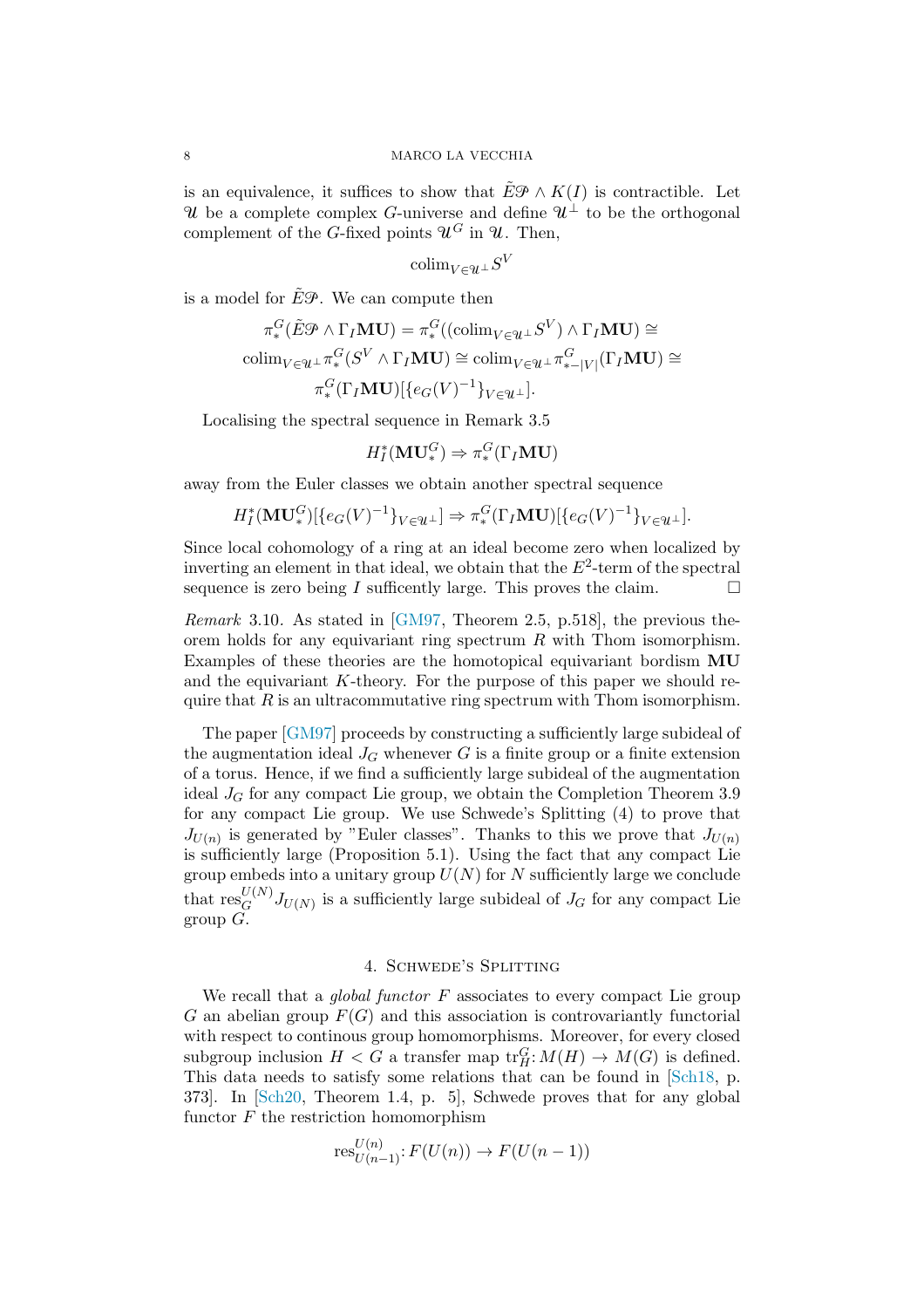is a split epimorphism. He then deduces a splitting of global functors when evaluated on the unitary group  $U(n)$ . Explicitly, the splitting take the form

<span id="page-8-0"></span>(4) 
$$
F(U(n)) \cong F(e) \bigoplus \bigoplus_{k=1,\dots,n} \text{Ker}(\text{res}_{U(k-1)}^{U(k)} : F(U(k)) \to F(U(k-1))).
$$

<span id="page-8-1"></span>Remark 4.1. There is a forgetful functor  $U: \mathcal{GH} \to \mathcal{SH}_G$  which is strong symmetric monoidal and exact. Hence, the global splitting [\(4\)](#page-8-0) at the unitary group translates in a splitting in  $\mathcal{SH}_G$ .

The most important application of the splitting for us is when the global functor comes from the homotopy groups of an orthogonal spectrum. In fact, for every global stable homotopy type X, i.e., an object in  $\mathcal{GH}$ , we have a global functor

$$
\underline{\pi}_*(X)(G) = \pi_*^G(X).
$$

The splitting then tells us that for every  $k \leq n$  the group  $\pi_*^{U(k)}(X)$  is a natural summand of  $\pi_*^{U(n)}(X)$ . In this case a more explicit description of the right hand side of the splitting is available. In fact, let  $\nu_n$  be the tautological representation of  $U(n)$  and let

$$
a_n \in \pi_0^{U(n)}(\Sigma^{\infty}S^{\nu_n})
$$

be the Euler class of  $\nu_n$ , i.e., the element represented by the inclusion  $S^0 \to$  $S^{\nu_n}$ . Then the following short sequence

$$
0 \longrightarrow \pi_{*+\nu_n}^{U(n)}(X) \xrightarrow{a_n} \pi_*^{U(n)}(X) \xrightarrow{\text{res}_{U(n-1)}^{U(n)}} \pi_*^{U(n-1)}(X) \longrightarrow 0
$$

is exact [\[Sch20,](#page-11-4) Corollary 3.1, p. 10].

When  $X = MU$  the equivariant Thom isomorphism identifies the short exact sequence [\(4\)](#page-8-1) in the following short exact sequence

$$
0\longrightarrow \mathbf{MU}_{U(n)}^{*-2n^{e_{U(n)}}(\nu_n)}\mathbf{MU}_{U(n)}^{*\xrightarrow{\operatorname{res}_{U(n-1)}^{U(n)}}}\mathbf{MU}_{U(n-1)}^{*}\longrightarrow 0.
$$

<span id="page-8-2"></span>Moreover, we have the following corollary.

**Corollary 4.2.** Let  $J_{U(n)}$  be the augmentation ideal of  $\mathbf{MU}_{*}^{U(n)}$ , i.e., the kernel of the  $res_1^{U(n)}: \mathbf{MU}_*^{U(n)} \to \mathbf{MU}_*^1$ , and let  $s_{U(k)}^{U(n)}$  $U(n) \atop U(k)$  be a section of  $\operatorname{res}_{U(k)}^{U(n)}$ (see [\[Sch20,](#page-11-4) Construction 1.3, p.4]). Then

$$
J_{U(n)} = (s_{U(k)}^{U(n)}(e_{U(k)}(\nu_k)) \ | k = 1, ..., n)
$$

and in particular,

$$
\operatorname{res}_{U(k)}^{U(n)} J_{U(n)} = J_{U(k)}
$$

for all  $k \leq n$ .

Proof. This is just the combination of the splitting [4](#page-8-0) and the short exact sequence [4.](#page-8-1)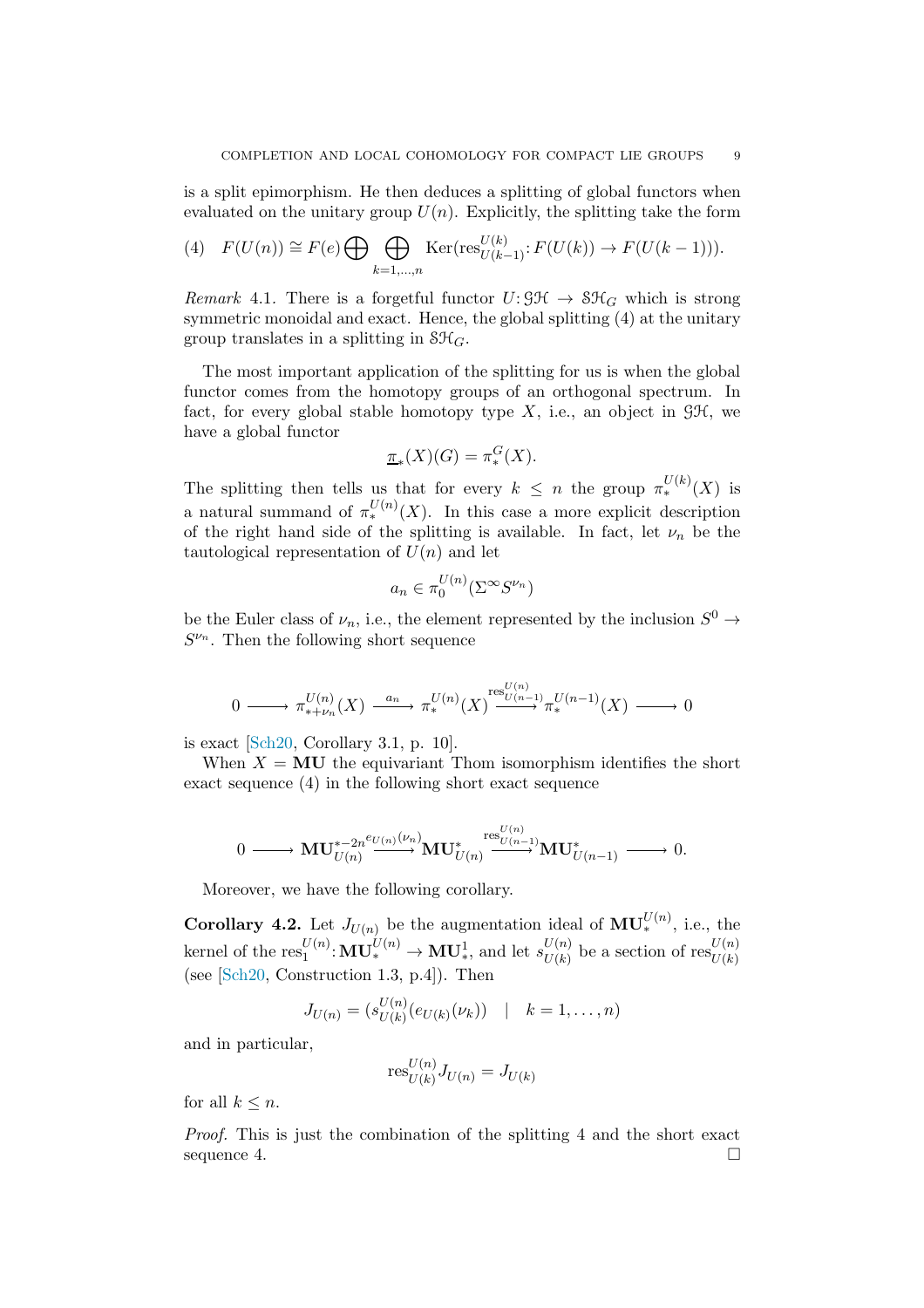### <span id="page-9-0"></span>10 MARCO LA VECCHIA

### 5. The main Result

<span id="page-9-1"></span>Proposition 5.1. The augmentation ideal of MU at the unitary group  $U(n)$  is sufficiently large.

*Proof.* Let H be a closed subgroup of  $U(n)$ . Consider

$$
V = \text{res}_H^{U(n)} \nu_n - (\text{res}_H^{U(n)} \nu_n)^H
$$

and let  $k = \dim_{\mathbb{C}}(V)$ . Note that  $k = 0$  if and only if  $H = 1$ . We claim that the Euler class  $e_H(V)$  is in the res<sup>U(n)</sup>  $J_{U(n)}$ . If  $k = n$  then  $V = \text{res}_H^{U(n)}$  $\frac{\partial}{\partial t}(\mu) \nu_n$ and

$$
e_H(V) = \text{res}_H^{U(n)}(e_{U(n)}\nu_n) \in \text{res}_H^{U(n)}J_{U(n)}
$$

and the claim holds.

If otherwise  $k \neq 0$ , we choose an orthonormal basis  $(x_1, \ldots, x_{n-k})$  of  $(\operatorname{res}_H^{U(n)}\nu_n)^H$ and a unitary matrix  $g \in U(n)$  that sends the canonical basis of  $\mathbb{C}^n$  to any other orthonormal basis that has as last  $n - k$  vectors  $(x_1, \ldots, x_{n-k})$ . Then for any  $h \in H$ 

$$
h^g = \left(\begin{array}{cccc} & & & & \\ & \tilde{h} & & & 0 \\ & & & & \\ & & 0 & & \mathrm{Id}_{n-k} \\ & & & & & \end{array}\right).
$$

This implies that V is conjugate to the  $H^g$ -representation  $\text{res}_{H^g}^{U(k)}(\nu_k)$ . Letting  $g_{\star}:\mathbf{MU}_{H^g}^* \to \mathbf{MU}_H^*$  be the conjugation action (see relations in [\[Sch18,](#page-11-3) Definition 3.4.15, p. 319]), we pass to Euler classes obtaining the relation

$$
e_H(V) = g_\star(e_{H^g}(\text{res}_{H^g}^{U(k)}(\nu_k))).
$$

We then compute the right hand side of the last equation

$$
g_{\star}(e_{H^g}(\text{res}_{H^g}^{U(k)}(\nu_k))) = g_{\star}(\text{res}_{H^g}^{U(k)}(e_{U(k)}(\nu_k))) =
$$

$$
g_{\star}(\text{res}_{H^g}^{U(n)}(s_{U(k)}^{U(n)}(e_{U(k)}(\nu_k)))) = \text{res}_{H}^{U(n)}(s_{U(k)}^{U(n)}(e_{U(k)}(\nu_k)))
$$

where, in the second equality we have used the chosen section  $s_{U(k)}^{U(n)}$  $U(k)$  (Corollary [4.2\)](#page-8-2) and in the last one the formula

$$
g_{\star} \circ \text{res}_{H^g}^{U(n)} = \text{res}_{H}^{U(n)}
$$

(again, see relations in [\[Sch18,](#page-11-3) Definition 3.4.15, p. 319]). By Corollary [4.2](#page-8-2) it is clear that  $\text{res}_H^{U(n)}(s_{U(k)}^{U(n)})$  $U(n)_{U(k)}(e_{U(k)}(\nu_k))) \in \text{res}_H^{U(n)}$  $\frac{U(n)}{H}J_{U(n)}$ , hence we have proved the claim. Since by contruction  $e_H(V)$  is non zero we conclude that  $J_{U(n)}$ is sufficiently large at  $H$ .

 $\Box$ 

We now let  $G$  be any compact Lie group. Since every compact Lie group has a faithful representation, G is isomorphic to a closed subgroup of  $U(n)$ where  $n$  is the dimension of a chosen faithful representation of  $G$ . Then we have the following corollary.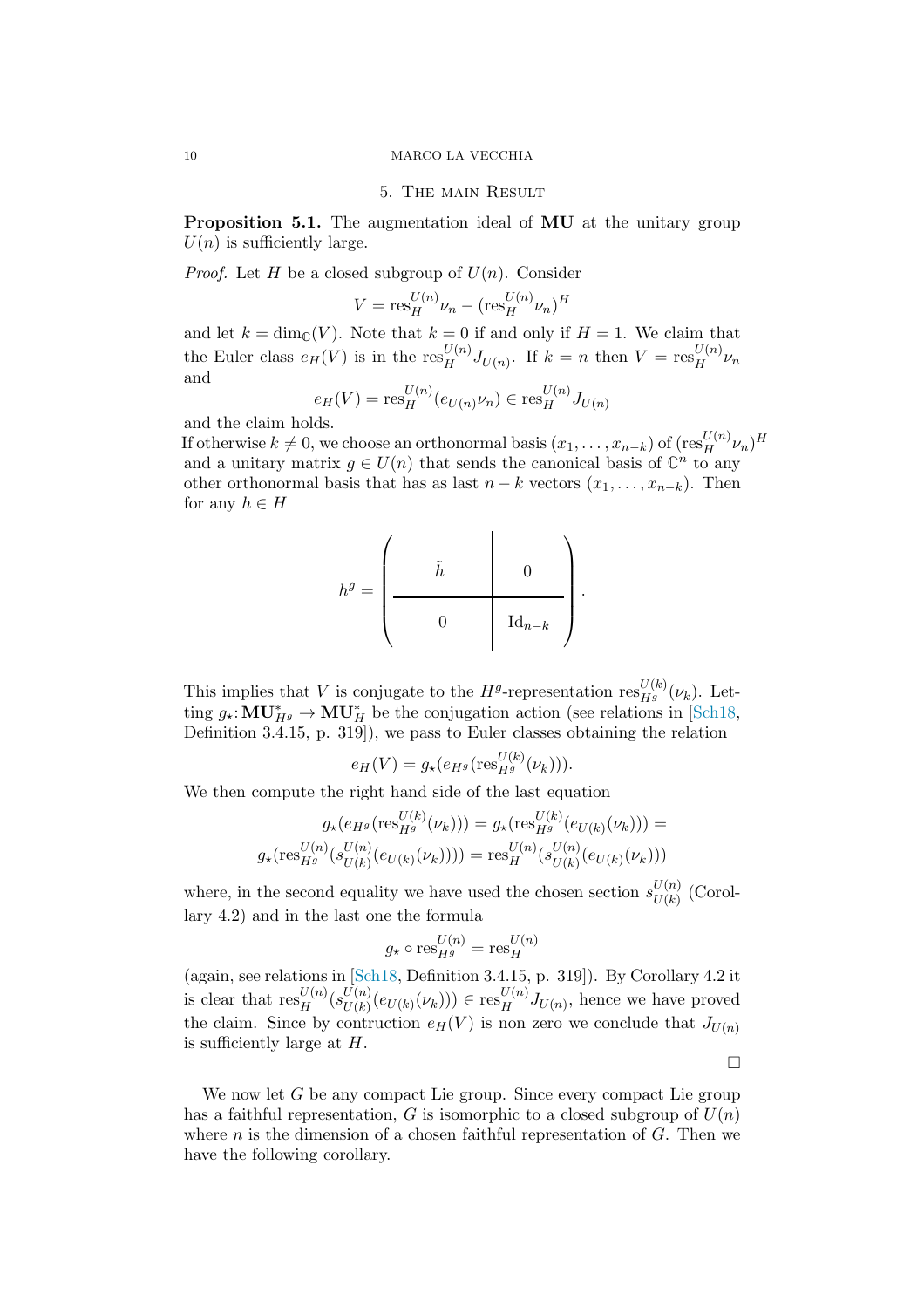**Corollary 5.2.** The ideal  $\text{res}_G^{U(n)} J_{U(n)} \subset J_G$  is a sufficiently large finitely generated ideal. In particular, the completion Theorem [3.9](#page-6-0) holds for any compact Lie group G if we choose  $I = \operatorname{res}_G^{U(n)}$  ${}_{G}^{U(n)}J_{U(n)}$ .

*Proof.* By transitivity of restrictions the ideal  $\text{res}_G^{U(n)} J_{U(n)}$  is sufficiently large and is contained in  $J_G$ . The completion theorem then holds by the argument above.

*Remark* 5.3. The subideal  $J = \text{res}_{G}^{U(n)}$  $G^{(n)}$  $J_{U(n)}$  of  $J_G$  is not special. Indeed, if I is any other finitely generated subideal of  $J_G$  containing J, then

$$
\Gamma_I \mathbf{MU} \simeq \Gamma_J \mathbf{MU},
$$

and

$$
\mathbf{MU}_I^\wedge \simeq \mathbf{MU}_J^\wedge.
$$

In fact, Theorem [3.9](#page-6-0) implies that the MU-modules  $K_{\infty}(I)$  and  $\Gamma_I M$  are independent of the choice of I.

#### <span id="page-10-0"></span>**REFERENCES**

<span id="page-10-16"></span><span id="page-10-15"></span><span id="page-10-14"></span><span id="page-10-13"></span><span id="page-10-12"></span><span id="page-10-11"></span><span id="page-10-10"></span><span id="page-10-9"></span><span id="page-10-8"></span><span id="page-10-7"></span><span id="page-10-6"></span><span id="page-10-5"></span><span id="page-10-4"></span><span id="page-10-3"></span><span id="page-10-2"></span><span id="page-10-1"></span>[AGM85] J.F. Adams, J.H. Gunawardena, and H. Miller. The Segal conjecture for elementary abelian p-groups. Topology, 24(4):435–460, 1985. [AS69] M. F. Atiyah and G. B. Segal. Equivariant K-theory and completion. Journal of Differential Geometry,  $3(1-2):1 - 18$ , 1969. [Car83] Gunnar Carlsson. G. B. Segal's Burnside ring conjecture for  $(\mathbb{Z}/2)^k$ . Topology, 22(1):83–103, 1983. [Car84] Gunnar Carlsson. Equivariant stable homotopy and Segal's Burnside ring conjecture. Annals of Mathematics, 120(2):189–224, 1984. [GM92] J.P.C Greenlees and J.P May. Derived functors of I-adic completion and local homology. Journal of Algebra, 149(2):438–453, 1992. [GM97] J. P. C. Greenlees and J. P. May. Localization and completion theorems for MU-module spectra. Annals of Mathematics, 146(3):509–544, 1997. [Gre93] J.P.C. Greenlees. K-homology of universal spaces and local cohomology of the representation ring. Topology, 32(2):295–308, 1993. [Gro57] Alexander Grothendieck. Sur quelques points d'algèbre homologique, I. Tohoku Mathematical Journal, 9(2):119 – 221, 1957. [Har67] Robin Hartshorne. Local cohomology. Lecture Notes in Mathematics, No. 41. Springer-Verlag, Berlin-New York, 1967. A seminar given by A. Grothendieck, Harvard University, Fall, 1961. [Lai79] Erkki Laitinen. On the Burnside ring and stable cohomotopy of a finite group. Mathematica Scandinavica, 44(1):37–72, 1979. [LDMA80] W. H. Lin, D. M. Davis, M. E. Mahowald, and J. F. Adams. Calculation of Lin's ext groups. Mathematical Proceedings of the Cambridge Philosophical Society, 87(3):459–469, 1980. [Lin80] Wen-Hsiung Lin. On conjectures of Mahowald, Segal and Sullivan. Mathematical Proceedings of the Cambridge Philosophical Society, 87(3):449–458, 1980. [Löf74] Peter Löffler. Bordismengruppen unitärer Torusmannigfaltigkeiten. manuscripta mathematica, 12(4):307–327, 1974. [McC69] M. McCord. Classifying spaces and infinite symmetric products. Transactions of the American Mathematical Society, 146:273–298, 1969. [MM02] M. A. Mandell and J. P. May. Equivariant orthogonal spectra and S-modules. Mem. Amer. Math. Soc., 159(755):x+108, 2002. [NS18] Thomas Nikolaus and Peter Scholze. On topological cyclic homology. Acta Mathematica, 221(2):203 – 409, 2018.